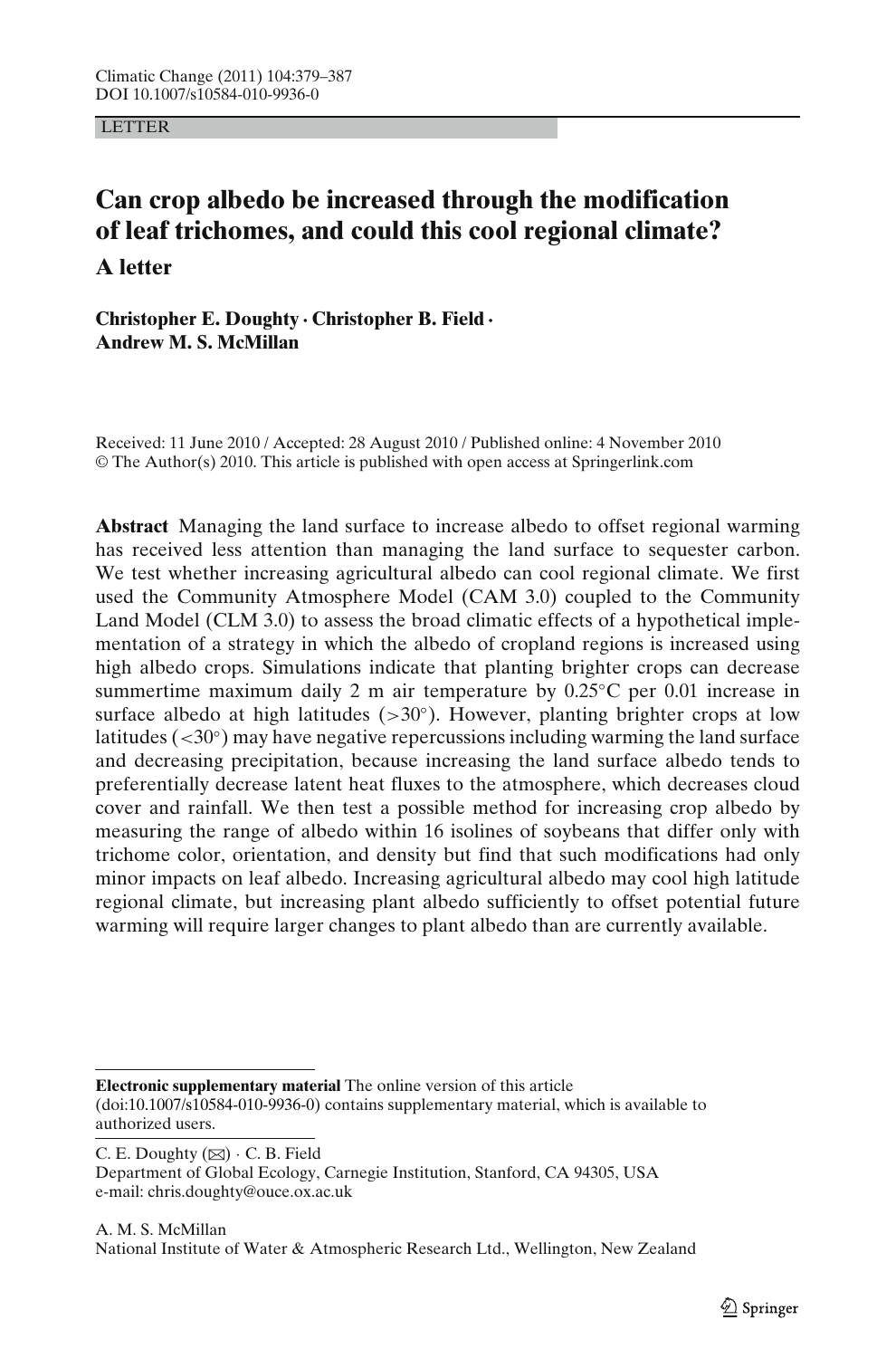## **1 Introduction**

The management of terrestrial land surfaces for climate change mitigation has focused mainly on the exchange of greenhouse gases, yet climate forcing due to surface albedo changes can be equally important on regional scales (Bett[s](#page-8-0) [2007](#page-8-0)). Modeling studies have suggested that the radiative impact of land use change can be driven more by changes in surface albedo than by changes in greenhouse gas exchange (Bala et al[.](#page-7-0) [2007\)](#page-7-0). In boreal forests, cooling caused by the increased albedo of the new vegetation that follows wildfire exceeds the warming caused by greenhouse gas emissions from the fire and the reduced  $CO<sub>2</sub>$  uptake rates that occur during early succession (Randerson et al[.](#page-8-0) [2006](#page-8-0)). Strategies to cool air temperatures by increasing the planetary albedo have been proposed, and include such approaches as injecting reflective aerosols into the stratosphere (Crutze[n](#page-8-0) [2006](#page-8-0); Wigle[y](#page-8-0) [2006\)](#page-8-0), or deploying space-borne orbital sunshades (Ange[l](#page-7-0) [2003\)](#page-7-0). These global albedo manipulations, or geo-engineering proposals, have been criticized as expensive and risky (Brewe[r](#page-8-0) [2007\)](#page-8-0). Albedo-induced cooling at smaller scales might be achieved, instead, through deliberate management of the albedo at the land surface as had been demonstrated in a previous modeling study (Ridgwell et al[.](#page-8-0) [2009\)](#page-8-0).

There are several currently available possibilities for modifying the albedo of the land surface, including changes in choice of crop type, crop phenology and timing of practices, increasing the albedo of roofs and pavement, and conversion of coniferous forest plantations to broad-leaf deciduous. Additional strategies that could be developed in the future could include modifications of plant morphology such as modifying leaf characteristics to increase leaf pubescence, surface waxes, or canopy architecture to maximize albedo.

Plants adapted to arid, hot zones have distinctive features to reflect excess solar energy, especially in the near infrared (NIR), which is not used for photosynthesis (Gates et al[.](#page-8-0) [1965](#page-8-0)). A desert shrub, *Encelia farinosa*, has exceptionally bright leaves due to a thick layer of hairs that scatter preferentially in the NIR (700–3,000 nm) (Ehleringer and Bjorkma[n](#page-8-0) [1978\)](#page-8-0). Other plants have developed reflective leaf hairs on the underside of leaves that can increase leaf level NIR albedo by ∼0.1 (Eller and Will[i](#page-8-0) [1977\)](#page-8-0). Agricultural scientists have modified crop morphology with concomitant increases in albedo. Leaf pubescence in soybeans was increased fourfold over normal varieties to increase crop water use efficiency (Baldocchi et al[.](#page-7-0) [1983\)](#page-7-0), thereby increasing surface albedo by ∼0.01 (Nielsen et al[.](#page-8-0) [1984\)](#page-8-0). Switching from a potential biofuel crop such as corn (albedo: 0.20–0.23) or soybean (albedo: 0.21) to a higher albedo potential biofuel crop, such as sunflower (albedo: 0.24–0.30) can increase surface albedo by  $\sim$ 0[.](#page-8-0)06 (Breuer et al. [2003](#page-8-0)).

Globally, if all agricultural areas planted crops with a higher albedo, much of the Earth's terrestrial surface would absorb less energy and potentially cool regional air temperatures. This paper has 2 goals: (1) we assess the climate implications of a theoretical implementation of a worldwide increase in agricultural albedo and (2) we test one such method, modifying soybean trichome density, color, and orientation. We ask the following questions:

- 1. What are the temperature implications and other climate feedbacks of a hypothetical increase in crop albedo?
- 2. Does crop albedo change with the modification of trichome density, color or orientation?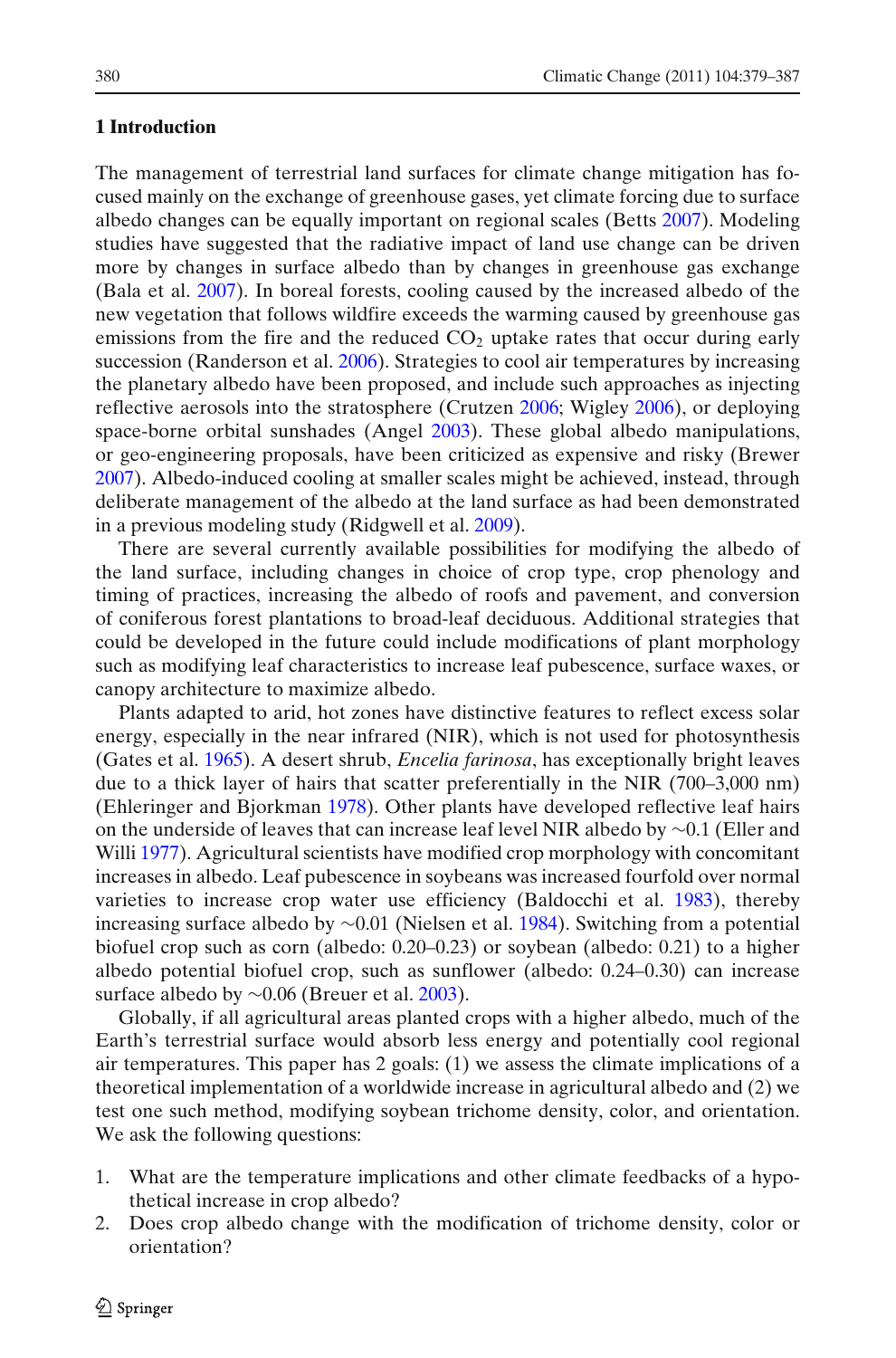2.1 Climate simulations: testing the climatic effects of a global agricultural albedo manipulation

We used NCAR's Community Atmosphere Model (CAM 3.0; [http://www.ccsm.ucar.](http://www.ccsm.ucar.edu/models/atm-cam/) [edu/models/atm-cam/\)](http://www.ccsm.ucar.edu/models/atm-cam/) (Collins et al[.](#page-8-0) [2006\)](#page-8-0), coupled with the Community Land Model (CLM 3.0; [http://www.cgd.ucar.edu/tss/clm/\)](http://www.cgd.ucar.edu/tss/clm/) and a slab ocean model. The simulations were run at a 20 min time step with a resolution of  $2°$  by  $2.5°$  at the equator for 60 years, with no dynamic vegetation response and atmospheric  $CO<sub>2</sub>$  held constant at 370 ppm. Results were calculated as the average of the final 30 years.

We simulated global climate under scenarios where leaf level reflectance for all crops worldwide was increased by 0.05, 0.10, 0.15 in both the visible (control  $=$ 0.11) and the NIR (control  $= 0.58$ ). We did not modify leaf level transmittance (0.07 visible, 0.25 NIR) or other inputs such as canopy architecture (Dorman and Seller[s](#page-8-0) [1989](#page-8-0)). The surface albedo was calculated using a two-stream radiation transfer model (Dickinso[n](#page-8-0) [1983\)](#page-8-0). We calculated surface albedo as the ratio of direct reflected to direct beam incident solar radiation for agricultural grid cells (grid cells where agriculture has the largest percentage land cover of the four land use types given). A comparison of leaf level albedo to total grid cell albedo is in the supplementary material (SM Fig. 1). Twenty-four hour averaged changes in surface albedo were similar to changes in local noon albedo. Most agricultural grid cells also contained smaller percentages of other land use types. Changes in shortwave direct albedo for the agriculture component of each grid cell were calculated as the change in shortwave direct albedo for the entire pixel multiplied by the fraction of agriculture in each grid cell.

2.2 Field studies: measuring transmittance and reflectance of soybean isolines with different trichome characteristics

We obtained seeds for 16 varieties of soybeans from the USDA's national soybean research center. These soybeans were isolines that differed only in trichome density (glabrous, sparse, normal, and dense), color (grey and tawny), and leaf hair orientation (erect, appressed, and curly). We grew four individual plants of each variety in a controlled environment greenhouse. Plants were watered daily, light was controlled at 16 h of, at a minimum, 1,000 µmol  $m^{-2}$  s<sup>-1</sup>, and temperature was controlled at 28<sup>°</sup>C.

We measured hemispherical reflectance and transmittance for wavelengths between 400 and 1600 nm for each leaf using a full range spectrometer with 10 nm sampling (Analytical Spectra devices, Inc. Boulder, CO USA), a Li-Cor integrating sphere (Li-Cor Biosciences, Lincoln, NE), and an illumination collimator. The spectra were then calibrated for dark current and stray light and referenced to a calibration block (Spectralon, Labsphere Inc. Durham, NH) within the integrating sphere. We made four to five measurements of reflectance and transmittance on the healthiest looking leaves for each isoline and determined significance using a paired Student's *t* test. We assessed differences among isolines using multivariate ANOVA (Matlab Statistical Toolbox, MathWorks Inc., Natick, MA, USA)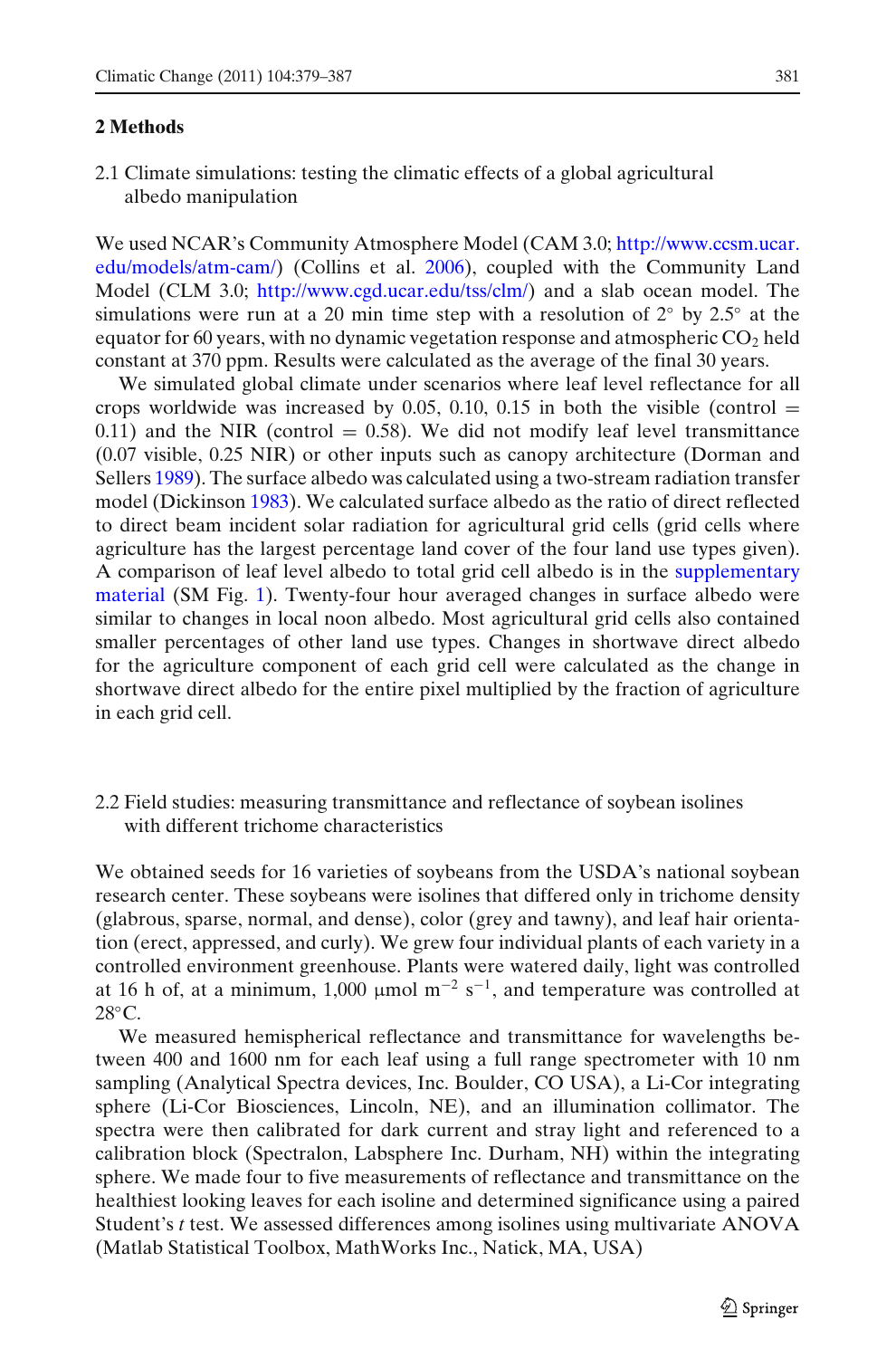### <span id="page-3-0"></span>**3 Results**

# 3.1 Climate simulations

To understand the sensitivity of regional temperature to a change in crop albedo, we simulated climate under scenarios where global agricultural leaf level reflectance is increased by 0.05, 0.10, and 0.15. Regional cooling with increased agricultural albedo was not evenly distributed. There was substantial cooling in Eurasia, North America, and southern South America, but albedo-induced cooling was less frequent, and of smaller magnitude in agricultural regions at lower latitudes, including areas in India, South East Asia and southern Brazil.

Based on this geographic divergence, we considered low latitude regions (between 30◦N and 30◦ S) separately from high latitude regions (poleward of 30◦N or 30◦S) for the rest of the study. At low latitudes, increases in leaf level reflectance of 0.05, 0.10, and 0.15 translated into an average top-of-atmosphere increase in albedo of 0.033, 0.056, 0.061, respectively, while at high latitudes the same increases translated into an average top-of-atmosphere increase in albedo of 0.040, 0.065, and 0.077, respectively. For each 0.01 increase in surface albedo, daily maximum temperatures in pixels that were dominated by agriculture cooled by an average of 0.25<sup>°</sup>C at high latitudes, and by 0.07◦C at low latitudes during summertime (defined here as JJA in the northern hemisphere and DJF in the southern hemisphere) (Fig. 1, grey circles). For each 0.01 increase in surface albedo, daily maximum temperatures across all land surfaces



**Fig. 1** Change in mean (±SD) summertime maximum daily 2 m air temperature for agricultural pixels between a control simulation and simulations where we increased leaf level albedo by 0.05, 0.10, and 0.15. We simulated climate for 60 years, averaging over the final 30 years and separated high latitude regions ( $>30$  N and S) from low latitude regions ( $<30$  N and S). Leaf albedo changes are identical at different latitudinal bands but top-of-atmosphere albedos vary because they include cloud albedo feedbacks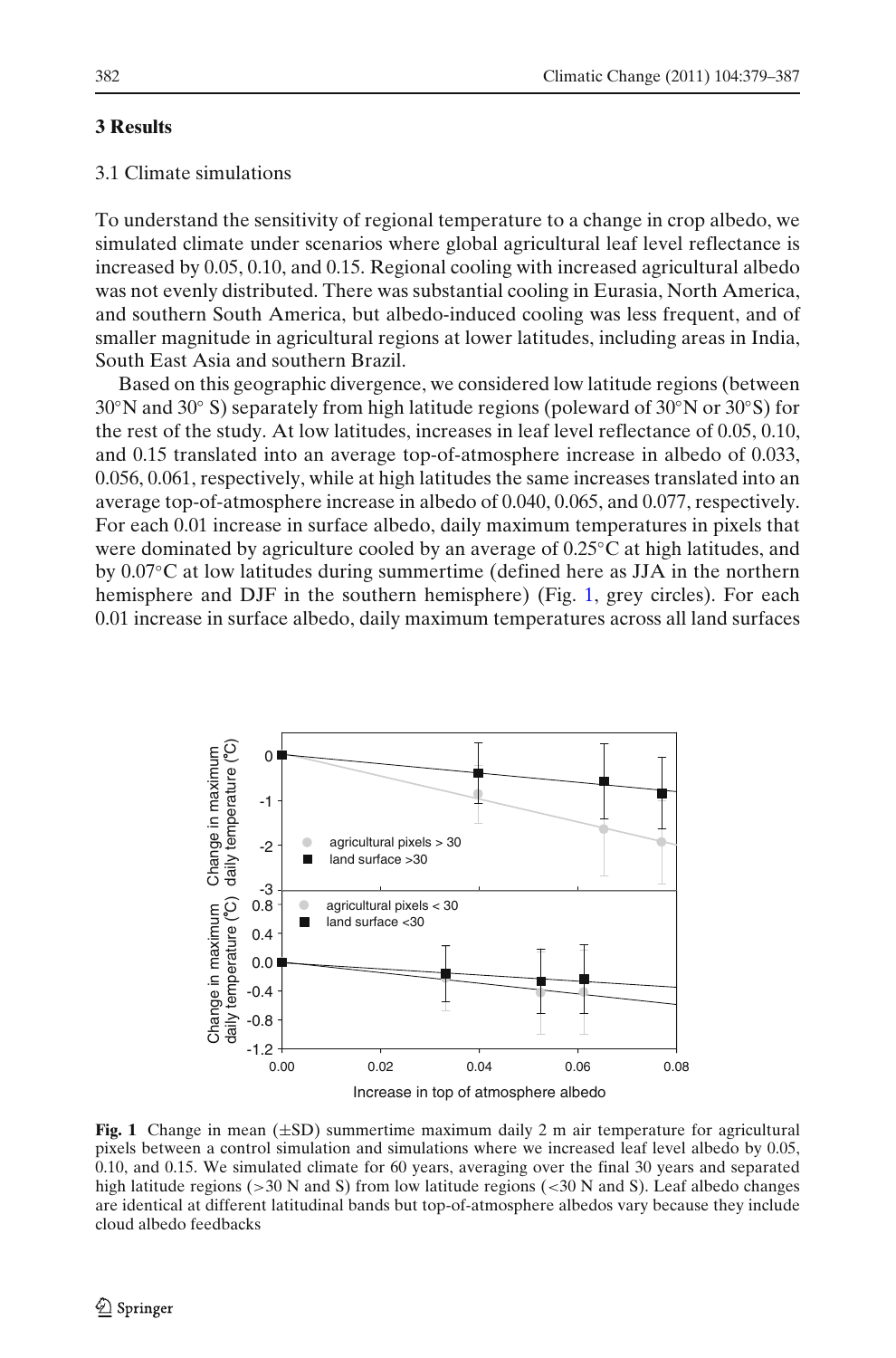cooled by an average of  $0.10\degree$ C at high latitudes, and by  $0.04\degree$ C at low latitudes during summertime (Fig. [1,](#page-3-0) black squares).

Low-latitude rainfall decreased at a rate of 0.66 mm month<sup>-1</sup> for each 0.01 increase in surface albedo but there was no significant change in rainfall at high latitudes with increased albedo (Fig. 2). At high latitudes, sensible heat decreased by 0.54 W m−<sup>2</sup> and latent heat decreased by 0.19 W m−<sup>2</sup> for each 0.01 increase in surface albedo. At low latitudes, sensible heat decreased by 0.22 W m−<sup>2</sup> and latent heat decreased by 0.38 W m−<sup>2</sup> for each 0.01 increase in surface albedo. High latitude cloud cover increased by 0.0012 for each 0.01 increase in surface albedo and low latitude cloud cover decreased by 0.0005 for each 0.01 increase in surface albedo.



**Fig. 2** Change in annual mean  $(\pm SD)$  percent cloud cover (a), precipitation (b), latent heat fluxes (**c**), and sensible heat fluxes (**d**) for agricultural pixels between a control simulation and simulations where we increased leaf level albedo by 0.05, 0.10, and 0.15. We simulated climate for 60 years, averaging over the final 30 years and separated high latitude regions (>30 N and S) from low latitude regions (<30 N and S). Leaf albedo changes are identical at different latitudinal bands but top-ofatmosphere albedos vary because they include cloud albedo feedbacks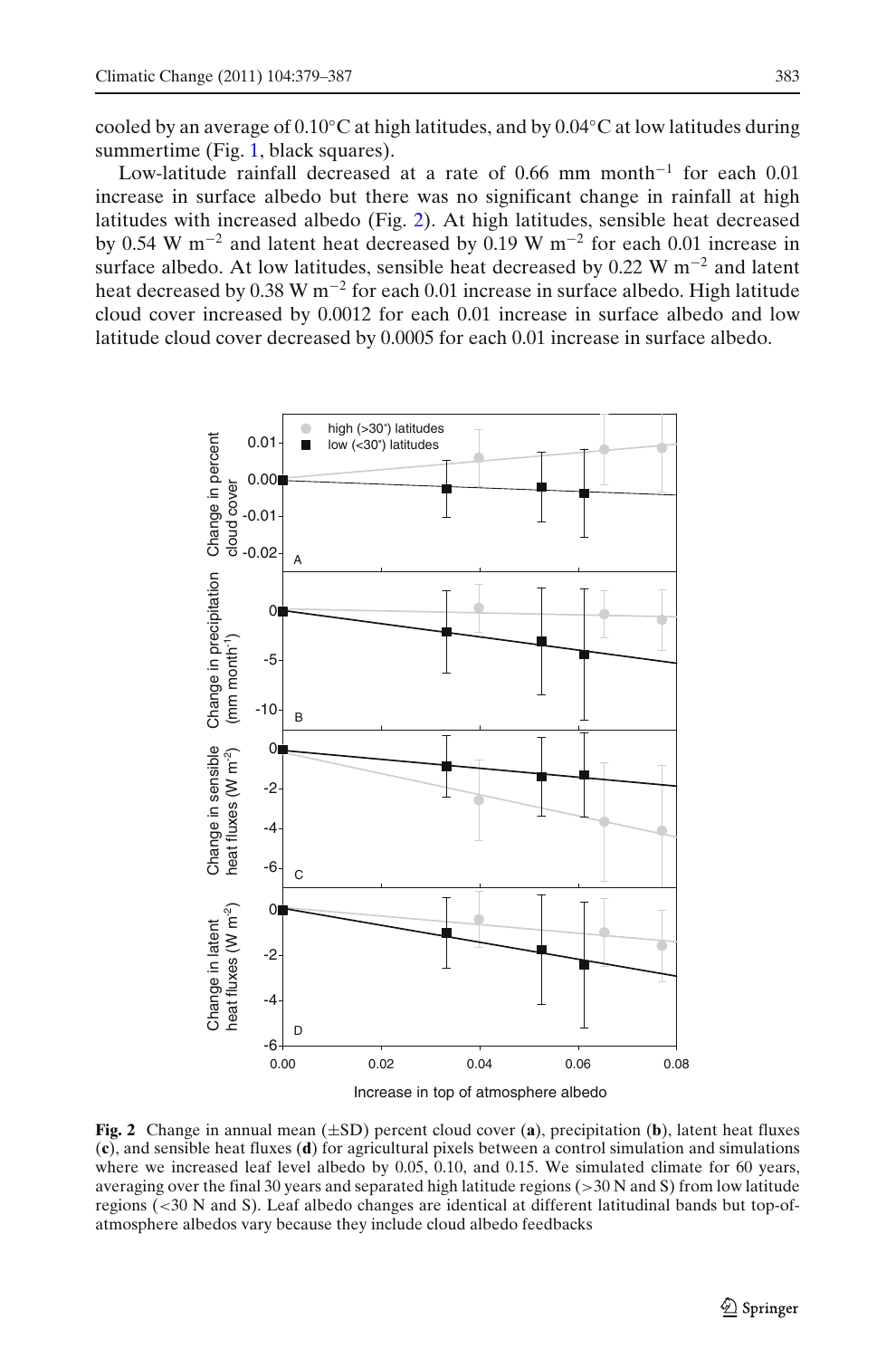## 3.2 Leaf level albedo

We compared leaf level reflectance and transmittance for glabrous isolines of soybeans ( $N = 10$ ) to all soybean isolines with trichomes ( $N = 65$ ) (Fig. 3). Soybeans with trichomes reflected incident radiation more effectively than glabrous soybeans: There was no significant change in reflectance in the visible (400–700 nm), a significant increase in reflectance of 0.023 in the NIR (700–1,400 nm) and a 0.005 increase above 1400 nm (Fig. 3). However, soybeans with trichomes transmitted incident radiation less effectively than glabrous soybeans: There was a significant  $(P < 0.05)$  0.023 decrease in transmittance in the visible (400–700 nm), a significant decrease of 0.034 in the NIR (700 and 1400 nm) and a 0.055 significant increase above 1400 nm (Fig. 3). Overall, soybeans with trichomes absorbed more incident radiation than glabrous soybeans. There was a significant  $(P < 0.05)$  0.02 increase in absorption in the visible (400–700 nm), no significant change in the NIR (700 and 1400 nm), and a 0.068 significant ( $P < 0.05$ ) increase at higher wavelengths ( $>1,400$  nm).

We assessed how individual trichome characteristics affected absorption by comparing isolines that differed in color, orientation and density of trichomes (Table [1\)](#page-6-0). Isolines with curly trichomes reflected significantly more ( $P < 0.05$ ) incident radiation in the visible than isolines with erect or appressed trichomes. Isolines with tawny trichomes reflected significantly more  $(P < 0.05)$  incident radiation in the NIR and IR than isolines with grey trichomes (Table [1\)](#page-6-0). Isolines with a sparse trichome density did not reflect significantly more ( $P > 0.05$ ) incident radiation than isolines with a dense trichome density. None of the significant differences in albedo between trichome isolines were greater than 0.01.



**Fig. 3** The change in transmittance (*grey*), reflectance (*black*) and absorption (*dark grey*) between glabrous soybeans ( $N = 10$ ) and a combination of all 15 isolines of soybeans with trichomes ( $N =$ 65). Increases or decreases in a particular parameter are reported as arithmetic differences between treatments. Wavelength regions in which significant differences occurred are represented by the thicker lines (Student's  $t$  test,  $P < 0.05$ ). A negative change in absorption indicates fewer photons absorbed by the glabrous isolines versus isolines with trichomes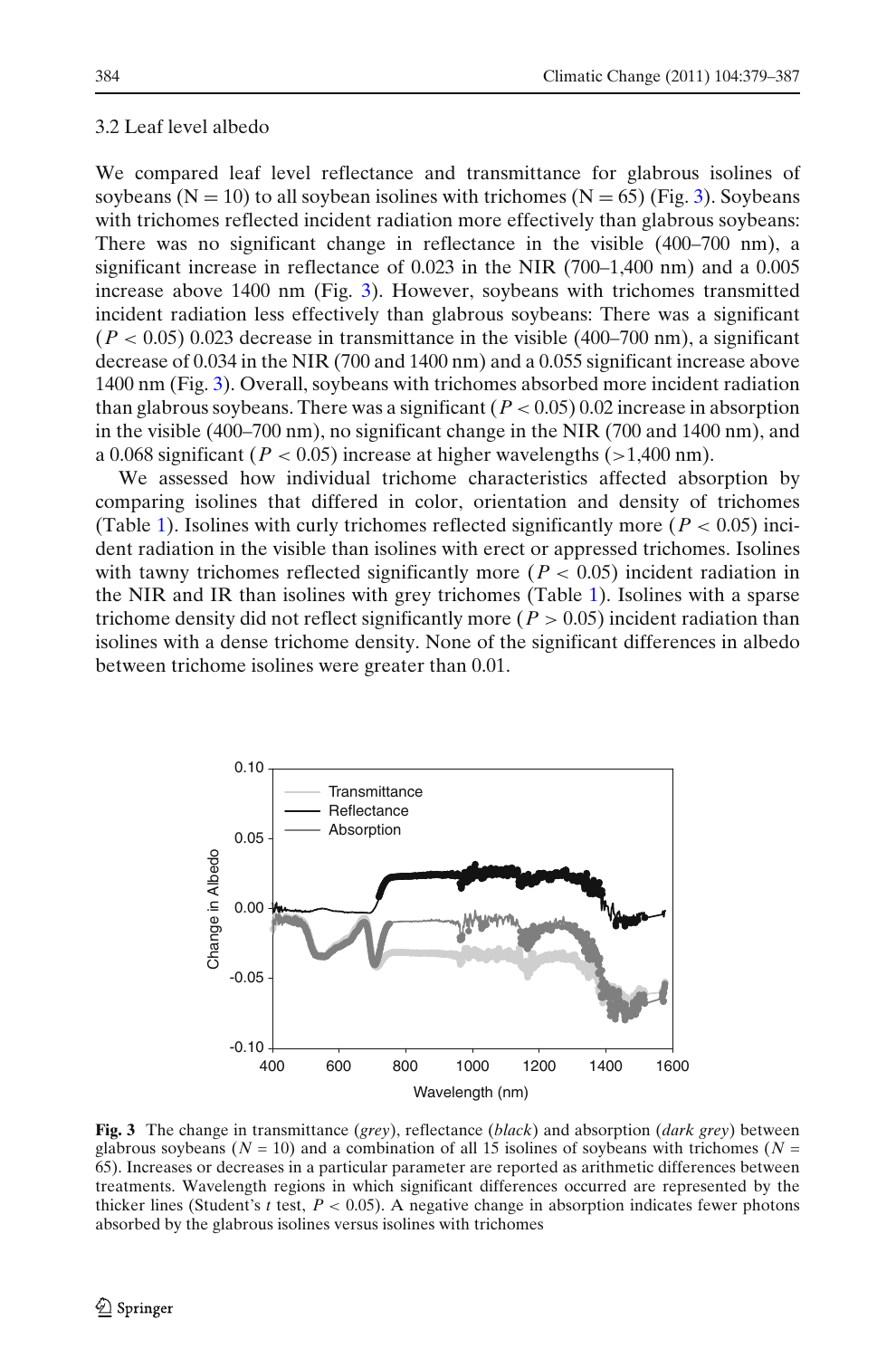|                                       | Color          |                | Orientation       |                   | Density           |                |                |                |
|---------------------------------------|----------------|----------------|-------------------|-------------------|-------------------|----------------|----------------|----------------|
|                                       | Grey           | Tawny          | Appressed         | Curly             | Erect             | Sparse         | Normal         | Dense          |
| Visible $(400-700$ nm)<br>reflectance | 0.076<br>0.007 | 0.075<br>0.005 | $0.077*$<br>0.005 | $0.079*$<br>0.005 | $0.072*$<br>0.005 | 0.077<br>0.005 | 0.074<br>0.006 | 0.076<br>0.006 |
| $NIR(700-1,400 nm)$                   | $0.44*$        | $0.45*$        | 0.45              | 0.45              | 0.44              | 0.45           | 0.45           | 0.44           |
| reflectance                           | 0.01           | 0.008          | 0.005             | 0.01              | 0.013             | 0.008          | 0.01           | 0.01           |
| IR $(1,400-1,600$ nm)                 | $0.265*$       | $0.274*$       | 0.27              | 0.27              | 0.27              | 0.27           | 0.27           | 0.27           |
| reflectance                           | 0.008          | 0.01           | 0.015             | 0.005             | 0.008             | 0.012          | 0.012          | 0.006          |

<span id="page-6-0"></span>**Table 1** Average (bold)  $\pm$  SD (italics) of leaf reflectance for different trichome characteristics in the visible (400–700 nm), NIR (700–1,400 nm), and IR (1,400–1,600 nm)

For statistical analysis, we used multivariate ANOVA. An asterisk indicates a significant difference  $(P < 0.05)$  between the means with the asterisk

## **4 Discussion**

4.1 What are the temperature and other climate implications of an increase in crop albedo?

Simulations indicate that increasing albedo in agricultural regions would lead to greater cooling at high latitudes ( $>30°$ ) versus low latitudes ( $<30°$ ). As more shortwave energy was reflected rather than absorbed by the crops, less energy was available for sensible and latent heat. Reductions in these pathways of energy were not partitioned equally with latitude. In low latitude regions, increased albedo disproportionately decreased latent heat flux, while in high latitude regions increased albedo disproportionately decreased sensible heat flux.

Reduction in latent heat exchange was correlated with reductions in cloud cover. The reduced cloud cover at low latitudes allowed more incident solar radiation to reach the surface, resulting in increases in the net energy absorbed by the surface. The change in energy absorbed by the surface was tightly correlated to the change in surface temperature. The change in energy partitioning between high latitude ( $>30°$ ) and low latitude  $\left( < 30° \right)$  agricultural systems is possibly a consequence of meridional variation in the Bowen ratio (sensible heat divided by latent heat). At high latitudes, where the Bowen ratio is greater, decreases in absorbed radiation lead to decreases in sensible heat. At low latitudes, where the Bowen ratio is less, decreases in absorbed radiation lead to decreases in latent heat. In the latter case, the reduced latent heat fluxes inhibited cloud formation.

This study found that at lower latitudes, agricultural albedo manipulation may interfere with cloud formation and precipitation, and may therefore be an inappropriate strategy in these regions; a result also found using a different climate model by Ridgwell et al[.](#page-8-0) [\(2009\)](#page-8-0). Nonetheless, we believe that agricultural albedo manipulation deserves consideration as an interim strategy to offset high temperatures in certain agricultural regions, while other mitigation initiatives are implemented. Agricultural albedo manipulation is inherently reversible as crops are replanted on an annual basis.

Most agriculture occurs within middle to high latitude continental interiors where temperature increases due to global warming are expected to be large. Agricultural yield is susceptible to climate change, and temperature increases are predicted to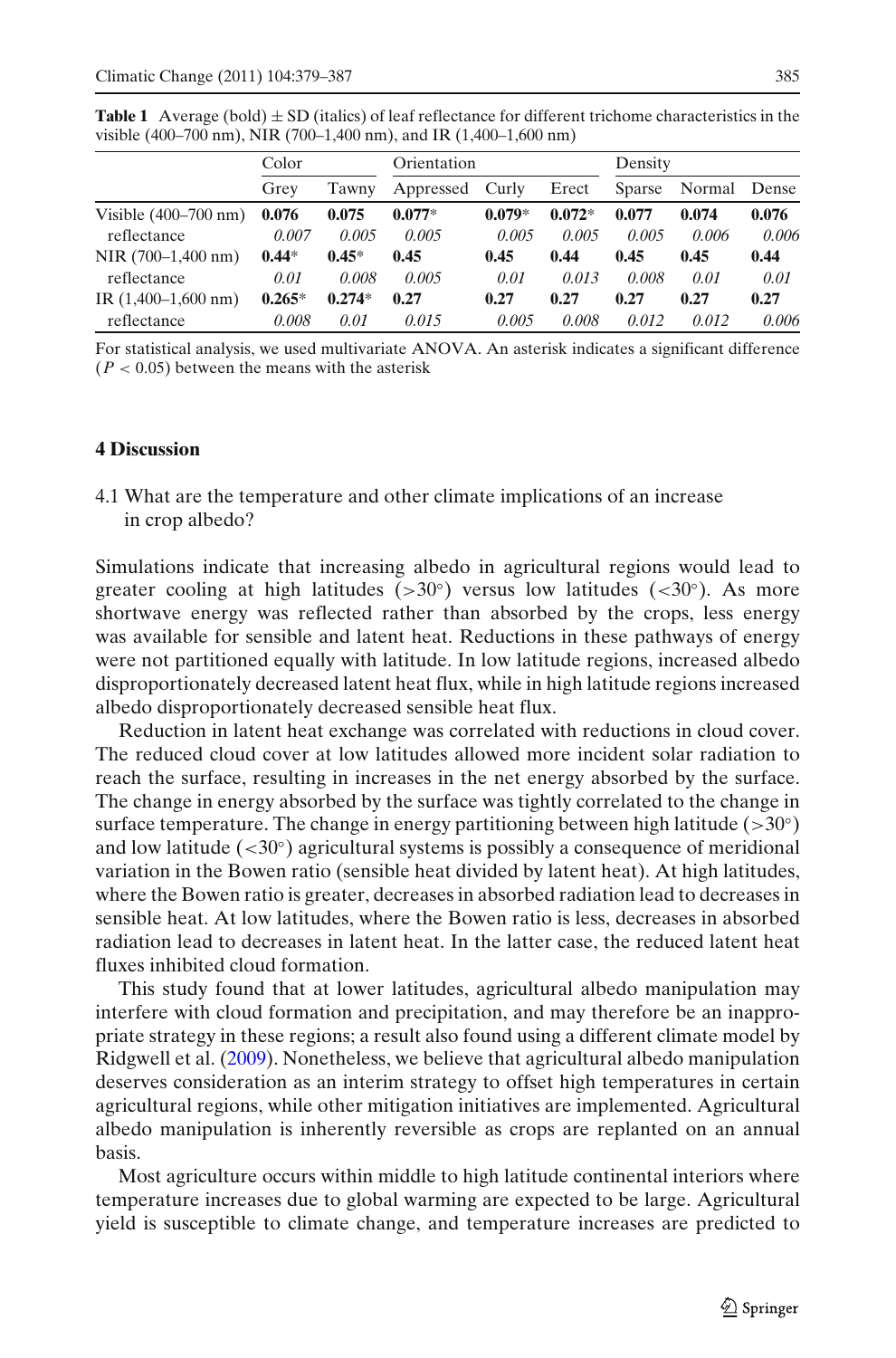<span id="page-7-0"></span>cause yield declines in many areas (Lobell et al[.](#page-8-0) [2008\)](#page-8-0). In these regions, agricultural albedo manipulation possibly could reduce declines in crop yield caused by heat stress. Deliberate albedo manipulation may therefore achieve two complementary and related objectives: first, to induce surface temperature cooling and offset temperature increases associated with global climate change; and second, induce leaflevel cooling, thereby providing a measure of protection against temperatures that exceed the optimum range for a particular crop species. The development of new heat-tolerant cultivars is one avenue of climate change adaptation for agriculture (Rosenzweig and Parr[y](#page-8-0) [1994](#page-8-0)). The development of crops with high albedos may be an alternative avenue to achieve agricultural systems that maintain productivity with future temperature increases.

However, achieving increases in albedo large enough to offset increased temperatures will be difficult as was demonstrated by our effort to measure the range of albedo within soybean isolines. We found only minor differences between isolines of soybeans (Table [1\)](#page-6-0) with the largest leading to a surface albedo change of ∼0.016 (Supplemental material). If our linear relationships between land surface temperatures and albedo are correct, we would predict a decrease in maximum daily summertime temperatures of ∼0.40◦C if crops with trichomes were replaced with crops without trichomes in high latitude agricultural regions. This would not be sufficient to counteract expected increases in global temperatures.

Our modeling studies demonstrate that increasing plant albedo may be an effective regional cooling technique in high latitude regions and therefore potentially worthy of the attention of crop breeders. However, our empirical results demonstrate that the range of albedo within current soybean isolines is not sufficient. It is clearly possibly to make brighter plants as *Encelia farinosa* demonstrates (Ehleringer and Bjorkma[n](#page-8-0) [1978](#page-8-0)). Efforts among crop breeders should focus on creating plants with air-filled, *Encelia* type trichomes that reflect preferentially in the NIR. However, if such plants could be developed, caution should still be exercised, because in certain global regions they could decrease latent heat fluxes to the atmosphere leading to negative effects on cloud formation and precipitation.

**Acknowledgements** We thank Mike Goulden, Jim Randerson, and Charlie Zender for comments. This work was funded by a Carnegie Fellowship and the Gary Comer Science and Educational Foundation.

**Open Access** This article is distributed under the terms of the Creative Commons Attribution Noncommercial License which permits any noncommercial use, distribution, and reproduction in any medium, provided the original author(s) and source are credited.

### **References**

- Angel R (2003) Feasibility of cooling the earth with a cloud of small spacecraft near the inner lagrange point (L1). Proc Natl Acad Sci 103:17184–17189
- Bala G, Caldeira K, Wickett M, Phillips TJ, Lobell DB, Delire C, Mirin A (2007) Combined climate and carbon-cycle effects of large-scale deforestation. Proc Natl Acad Sci USA 104:9911 (vol 104, pg 6550, 2007)
- Baldocchi DD, Verma SB, Rosenberg NJ, Blad BL, Garay A, Specht JE (1983) Leaf pubescence effects on the mass and energy exchange between soybean canopies and the atmosphere. Agron J 75:537–543